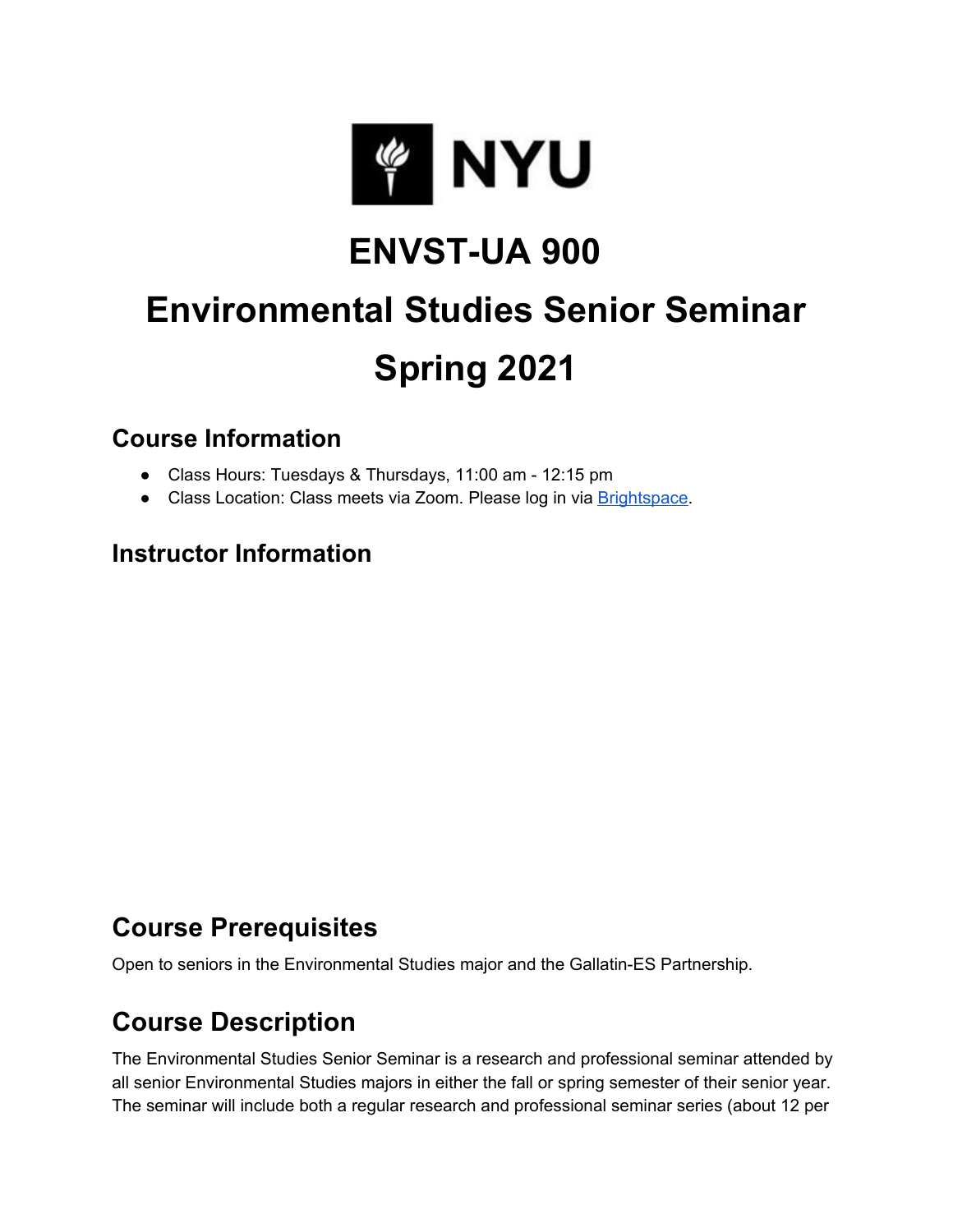semester) as well as classroom instruction. The purpose of the senior seminar is to integrate environmental research and practice into the senior experience, teach critical and integrative thinking, and enhance community- and cohort-building.

Guiding questions, more broadly integrative than those asked in ENVST-UA 100 and ENVST-UA 101, include the following. Speakers will be asked to reflect on some of these questions, to provide continuity:

- What is environmental studies?
- What are the frontiers of knowledge and practice in environmental studies?
- What questions aren't answered?
- What are the unknowns and uncertainties?
- What is critical thinking in light of environmental problems?
- What tools are the speakers using?
- How well supported are the claims the speakers are making?
- Who is the audience for the work done by the speakers?
- Who do speakers interact with on a daily basis?
- What is the daily life of the speakers like?
- What major challenges do the speakers face?

## **Course and Learning Objectives**

The course goals are to integrate your Environmental Studies undergraduate experience and set you up for success for what comes next.

#### **Course Materials**

This course has no textbook. Instead, weekly readings will complement guest speakers and guide discussions throughout the semester. All readings will be available via the course website.

#### **Assessment and Grading**

Each assignment, including expected content, style, length, medium, and submission format will be fully explained to students before the due date. Assignments will be accompanied by rubrics used for grading. The following weights will be given to each of the course requirements in the determination of final grades.

| <b>Component</b>         | <b>Description</b>                                                                                                           | <b>Points</b> |
|--------------------------|------------------------------------------------------------------------------------------------------------------------------|---------------|
| Short response<br>papers | Students will write 11 weekly papers that analyze<br>and critique readings, speaker presentations, and<br>class discussions. | 550           |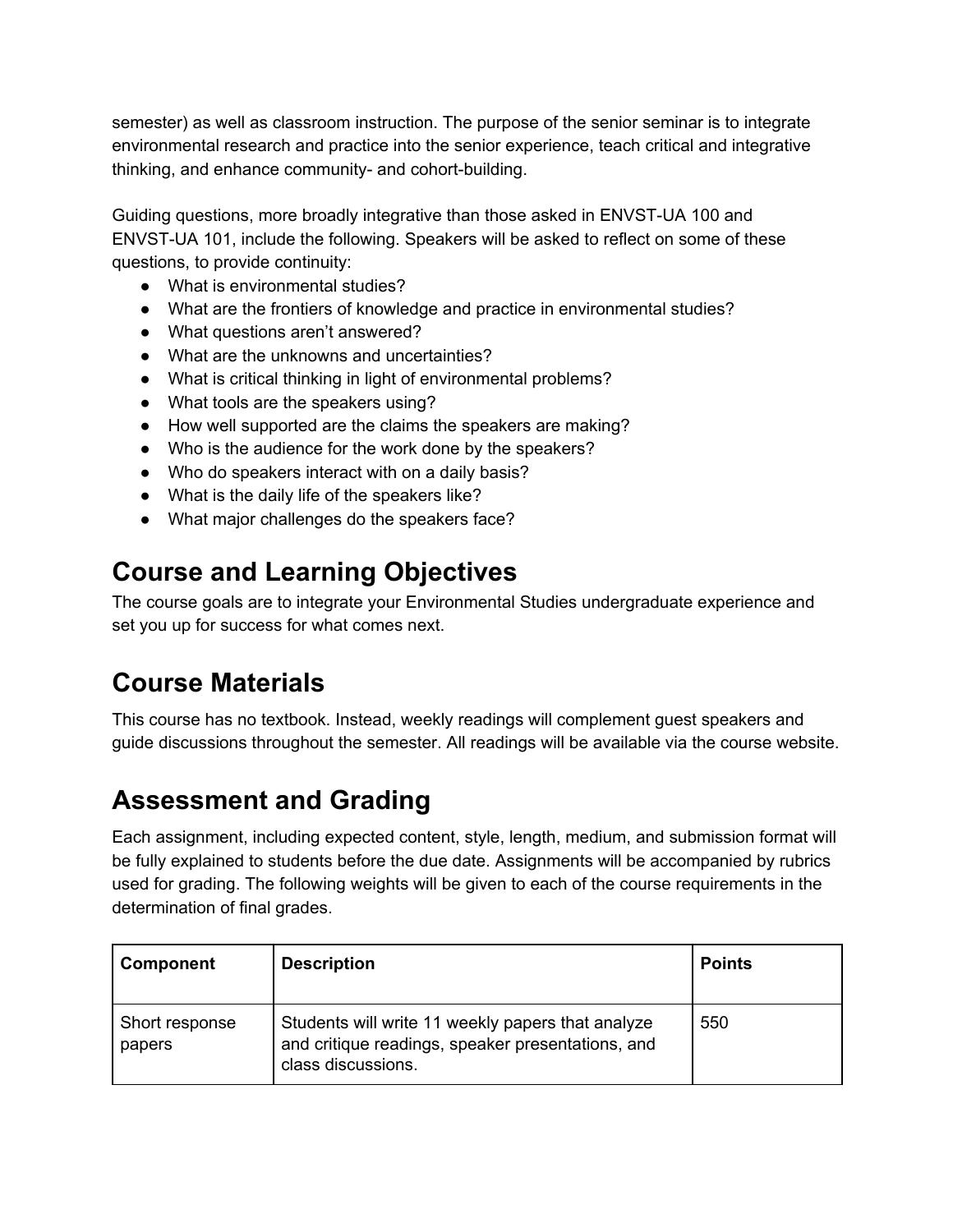| Annotated<br>bibliography        | Each student will create an annotated bibliography of<br>the most relevant readings and materials from their<br><b>Environmental Studies courses.</b>                                                                                                                                                                                                                                                                                                                                                                                                                                                                                                                                                                                |             |
|----------------------------------|--------------------------------------------------------------------------------------------------------------------------------------------------------------------------------------------------------------------------------------------------------------------------------------------------------------------------------------------------------------------------------------------------------------------------------------------------------------------------------------------------------------------------------------------------------------------------------------------------------------------------------------------------------------------------------------------------------------------------------------|-------------|
| Research paper or<br>career plan | Students will develop a semester-long project. They<br>can choose between the following options:<br>(i) Research paper. This paper should focus on one<br>of the major themes discussed throughout the<br>semester. If a student selects the research paper,<br>they should write at least one short response paper<br>focused on their broader career plans.<br>(ii) Personal career plan. This plan should include a<br>reflection on environmental studies as a field, the<br>student's comparative advantage within the field, and<br>where and how to make the biggest difference.                                                                                                                                              | 150         |
| Final presentation               | During the last two weeks of the semester, students<br>will present their research and/or career plan project<br>to peers. For students who are unable to attend the<br>synchronous session, a pre-recorded presentation is<br>acceptable.                                                                                                                                                                                                                                                                                                                                                                                                                                                                                           | 50          |
| Participation                    | Students should actively engage with class<br>throughout the semester. This includes asking<br>questions during discussions and guest speaker<br>events and contributing to online discourse. For<br>students who are unable to attend the synchronous<br>classes, a full participation grade will require<br>substantive weekly online engagement. Once during<br>the semester each student will be required to work<br>with other students to facilitate class discussion; this<br>will contribute to the participation grade. The<br>instructors will note participation on a weekly basis<br>as well as during the facilitated discussion, and the<br>participation score will reflect aggregate semester<br>long participation. | 100         |
| <b>TOTAL</b>                     |                                                                                                                                                                                                                                                                                                                                                                                                                                                                                                                                                                                                                                                                                                                                      | 1000 points |

All written assessments are individual. Discuss the topic with each other; join up in reading groups; come to office hours alone or in groups to discuss details; but submit your own, individual essays.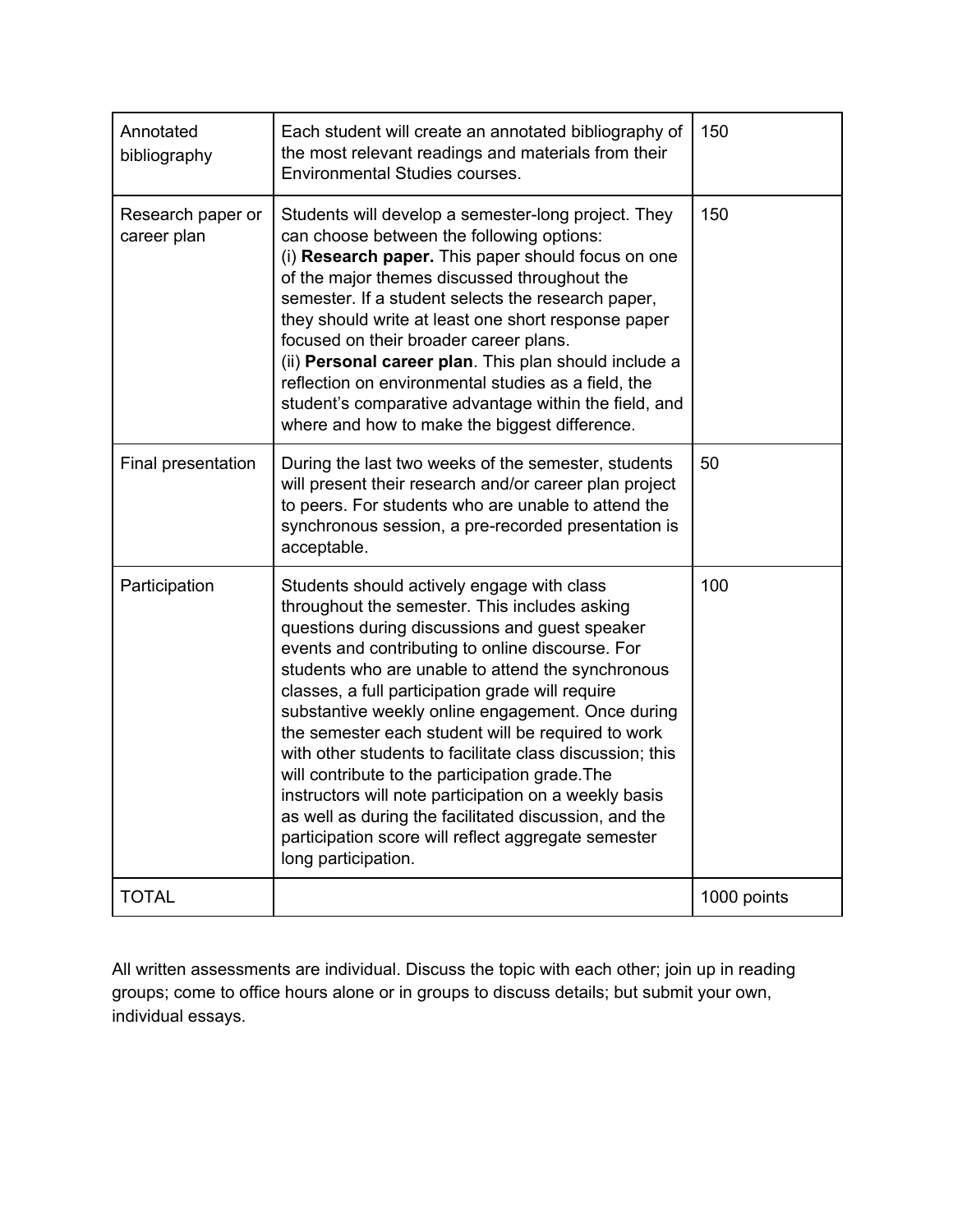**Deadlines.** Due dates are strictly imposed. Late work will be accepted with a 5% penalty for each day of delay. After ten days, and until the final day of classes in the semester, 50% will be awarded for the assignment.

**Revise and Resubmit.** Students can improve a grade they received on an assignment by revising their work. To do so, they should send an email to the course assistant (please copy the instructor on the email) within 7 days of receiving the assignment grade. The email should include the revised assignment WITH TRACK CHANGES ON so that the instructors can see how the revision compares to the original submission. The entire assignment will be re-graded potentially leading to an increase or decrease in the overall score.

**Grading Scale.** Final letter grades will be assigned according to the schedule below.

A  $100 > x ≥ 94$ A-  $94 > x ≥ 90$ B+  $90 > x \ge 87$ B  $87 > x ≥ 83$ B-  $83 > x ≥ 80$  $C+ 80 > x \ge 77$ C  $77 > x ≥ 73$ C-  $73 > x ≥ 70$ D+  $70 > x \ge 67$ D  $67 > x \ge 65$  $F \times 65$ 

## **Brightspace**

All announcements, resources, and assignments will be delivered through the Brightspace site: brightspace.nyu.edu

## **Respect for Diversity**

I intend that students from diverse backgrounds and perspectives are well served by this course, that your learning needs are addressed, and that the diversity that you bring to class is viewed as a resource, strength, and benefit. I aim to present materials and activities that respect diversity. I encourage your suggestions around course materials and approaches that will better serve this goal. I am continuously learning about diverse perspectives and identities. If something communicated in class (by anyone) made you feel uncomfortable, please reach out to me (either in person or electronically) or provide anonymous feedback. Also [reach](mailto:kimberly.carlson@nyu.edu) out to me and let me know ways to improve the effectiveness of the course for you or for other students or student groups.

## **Academic Integrity**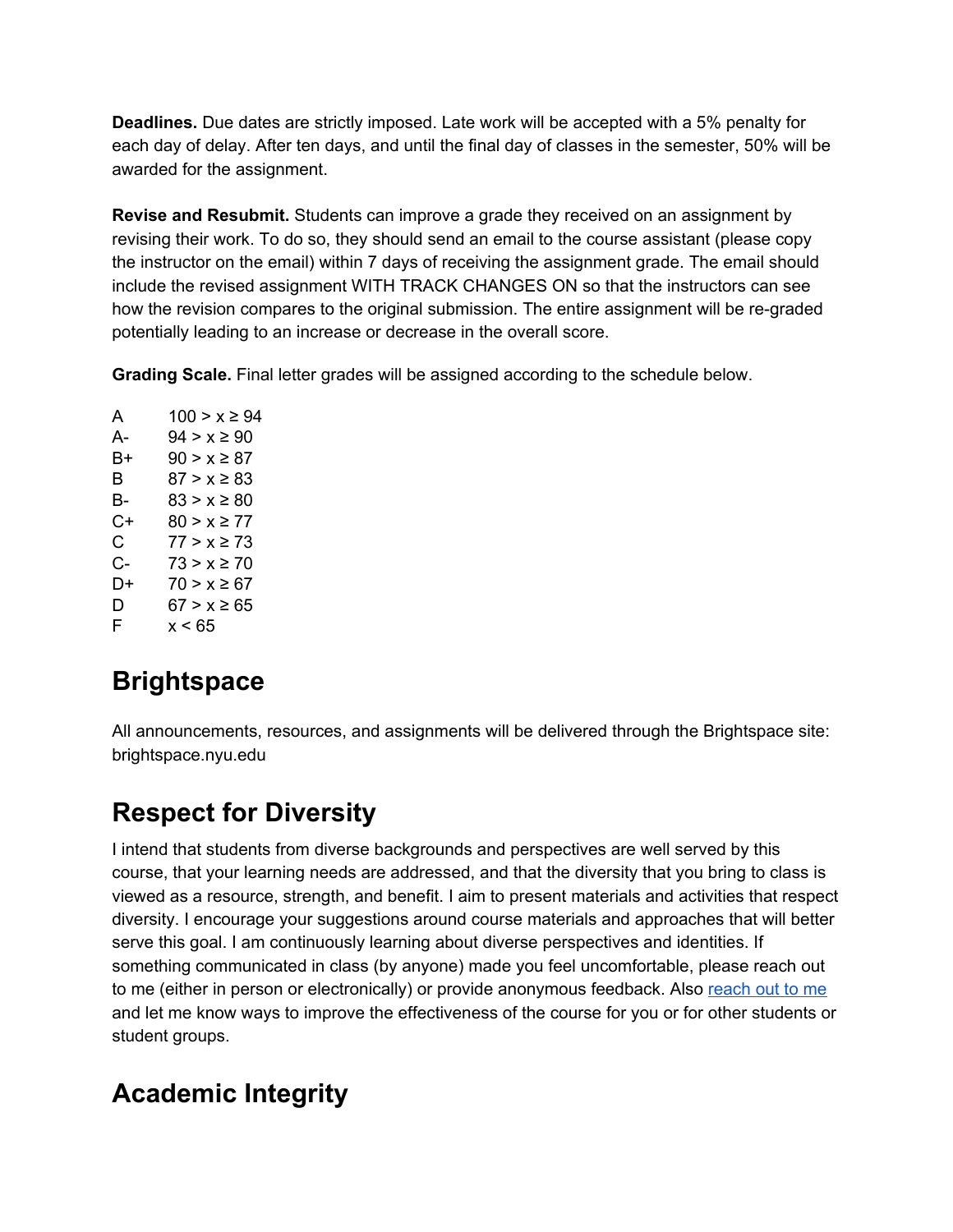Scholastic dishonesty of any form is not tolerated and may result in a failing grade and reporting the behavior to the College of Arts and Sciences. Scholastic dishonesty includes plagiarism, cheating, and fabricating or falsifying data, research procedures, or analysis. Obviously, bringing answers into an examination or copying all or part of a paper straight from a book, the Internet, or a fellow student is a violation of this principle. But there are other forms of cheating or plagiarizing which are just as serious — for example, presenting an oral report drawn without attribution from other sources (oral or written); writing a sentence or paragraph which, despite being in different words, expresses someone else's idea(s) without a reference to the source of the idea(s); or submitting essentially the same paper in two different courses (unless both instructors have given their permission in advance). Receiving or giving help on a take-home paper, examination, or quiz is also cheating, unless expressly permitted by the instructor (as in collaborative projects). If you are unsure on how to do proper citation, please see me. I highly encourage the use of reference management software such as Zotero, RefWorks, EndNote, or Mendeley. More detail can be found [here.](https://cas.nyu.edu/content/nyu-as/cas/academic-integrity.html) NYU offers academic support and tutoring at the [University](https://www.nyu.edu/students/academic-services/university-learning-centers.html) Learning Center, (212) 998-8085.

## **Student Accessibility**

New York University is committed to providing equal educational opportunity and participation for students of all abilities. Academic accommodations are available for students with disabilities. If you have a disability, or think you have a disability, please visit the [M](https://www.nyu.edu/students/communities-and-groups/students-with-disabilities.html)oses [Center](https://www.nyu.edu/students/communities-and-groups/students-with-disabilities.html) for Students with [Disabilities](https://www.nyu.edu/students/communities-and-groups/students-with-disabilities.html) (CSD) website or call or email CSD at (212) 998-4980 or mosescsd@nyu.edu for information. Students who are requesting academic accommodations are strongly advised to reach out to the Moses Center as early as possible in the semester for assistance. If you have already been approved for accommodations through the Moses Center, please meet with the instructors so we can develop an implementation plan together.

## **NYU's Calendar Policy on Religious Holidays**

NYU's Calendar Policy on [Religious](https://www.nyu.edu/about/policies-guidelines-compliance/policies-and-guidelines/university-calendar-policy-on-religious-holidays.html) Holidays states that members of any religious group may, without penalty, absent themselves from classes when required in compliance with their religious obligations. Please notify me in advance of religious holidays that might coincide with exams to schedule mutually acceptable alternatives.

## **Acknowledgments**

This course has been conceptualized and designed by the faculty of the Department of Environmental Studies. I am teaching the second iteration of it in spring 2021, in close coordination with Gernot Wagner, who taught the seminar in fall 2020. Many thanks to her and especially to Chris [Schlottmann](https://as.nyu.edu/content/nyu-as/as/faculty/christopher-schlottmann.html), director of undergraduate studies, for help every step along the way.